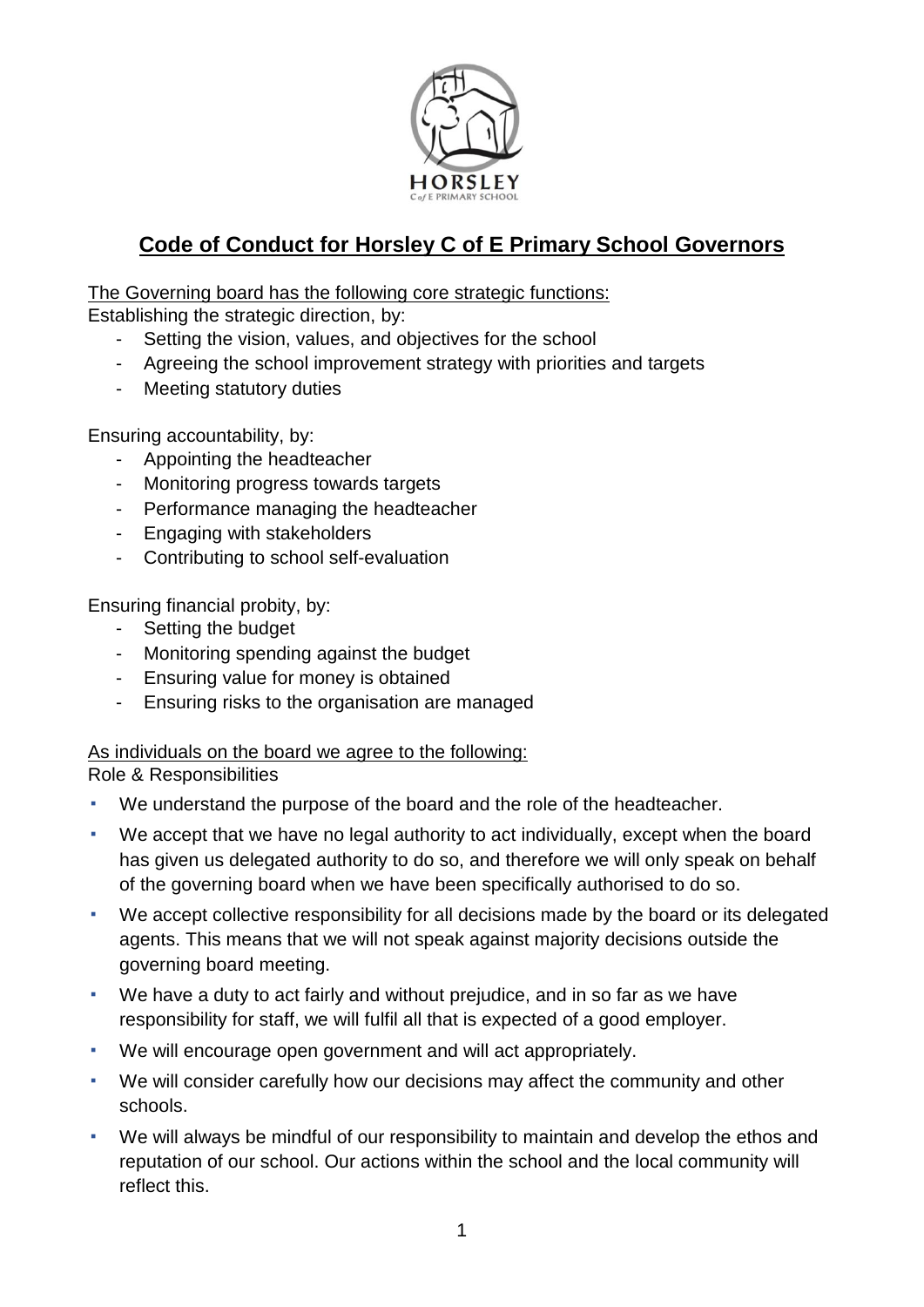

- In making or responding to criticism or complaints affecting the school we will follow the procedures established by the governing board.
- We will actively support and challenge the headteacher.

### **Commitment**

- We acknowledge that accepting office as a governor involves the commitment of significant amounts of time and energy.
- We will each involve ourselves actively in the work of the governing board, and accept our fair share of responsibilities, including service on committees or working groups.
- We will make full efforts to attend all meetings and where we cannot attend explain in advance why we are unable to.
- We will get to know the school well and respond to opportunities to involve ourselves in school activities.
- We will visit the school, with all visits to school arranged in advance with the staff and undertaken within the framework established by the governing board and agreed with the headteacher.
- We will consider seriously our individual and collective needs for training and development, and will undertake relevant training.
- We accept that in the interests of open government, our full names, date of appointment, terms of office, roles on the governing body, attendance records, relevant business and pecuniary interests, category of governor and the body responsible for appointing us will be published on the school's website.

## Relationships

- We will strive to work as a team in which constructive working relationships are actively promoted. We will express views openly, courteously and respectfully in all our communications with other governors.
- We will support the chair in their role of ensuring appropriate conduct both at meetings and at all times.
- We are prepared to answer queries from other governors in relation to delegated functions and take into account any concerns expressed, and we will acknowledge the time, effort and skills that have been committed to the delegated function by those involved.
- We will seek to develop effective working relationships with the headteacher, staff and parents, the local authority and other relevant agencies and the community.

**Confidentiality**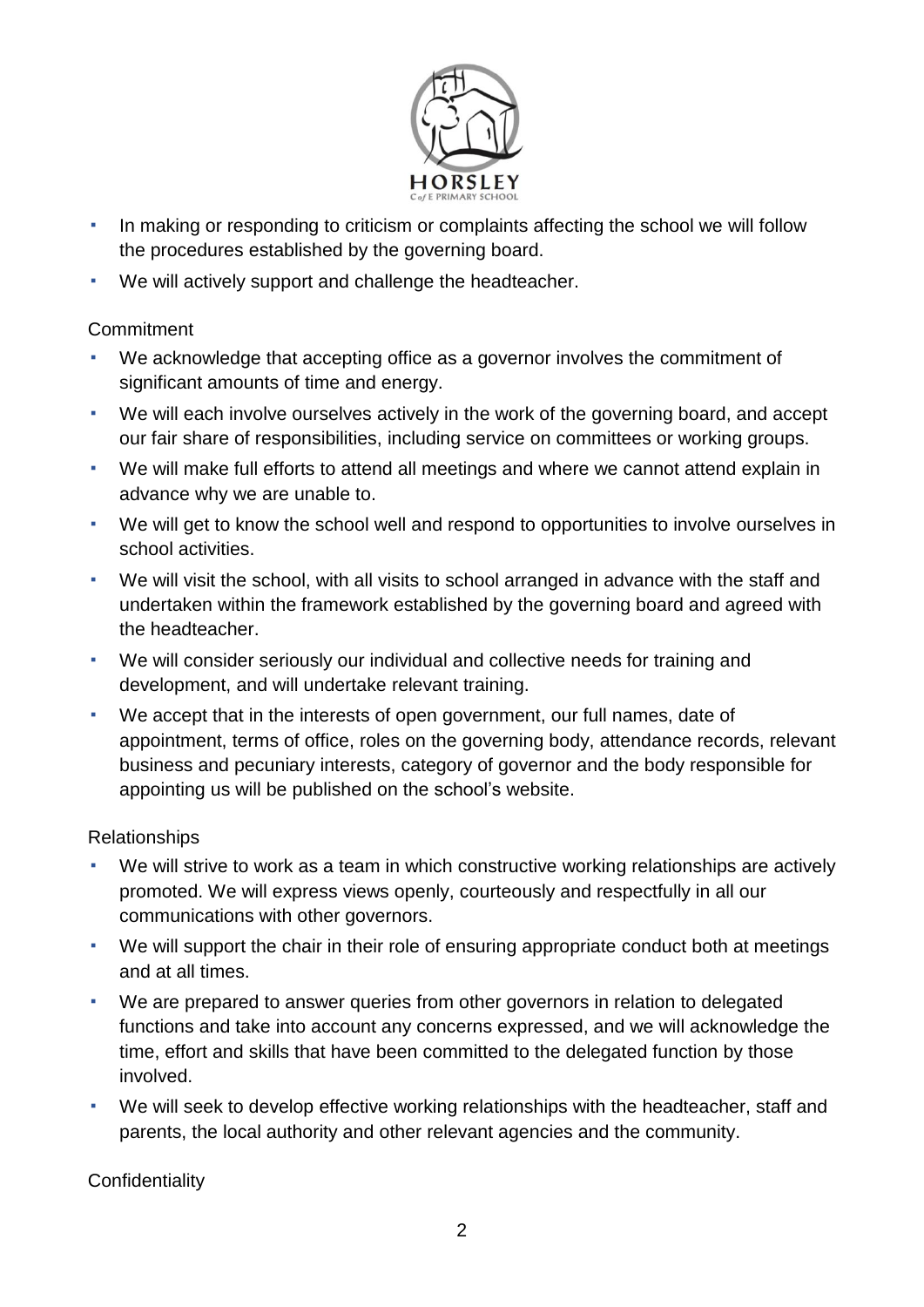

- We will observe complete confidentiality when matters are deemed confidential or where they concern specific members of staff or pupils, both inside or outside school.
- We will exercise the greatest prudence at all times when discussions regarding school business arise outside a governing board meeting.
- We will not reveal the details of any governing board vote.

## Conflicts of interest

- We will record any pecuniary or other business interest (including those related to people we are connected with) that we have in connection with the governing board's business in the Register of Business Interests, and if any such conflicted matter arises in a meeting we will offer to leave the meeting for the appropriate length of time. We accept that the Register of Business Interests will be published on the school's website.
- We will also declare any conflict of loyalty at the start of any meeting should the situation arise.
- We will act in the best interests of the school as a whole and not as a representative of any group, even if elected to the governing board.

### Breach of this code of conduct

- If we believe this code has been breached, we will raise this issue with the chair and the chair will investigate; the governing board will only use suspension/removal as a last resort after seeking to resolve any difficulties or disputes in more constructive ways.
- Should it be the chair that we believe has breached this code, another governor, such as the vice chair will investigate.

### The Seven Principles of Public Life

(Originally published by the Nolan Committee: The Committee on Standards in Public Life was established by the then Prime Minister in October 1994, under the Chairmanship ofLord Nolan, to consider standards of conduct in various areas of public life, and to make recommendations).

Selflessness - Holders of public office should act solely in terms of the public interest. They should not do so in order to gain financial or other material benefits for themselves, their family, or their friends.

Integrity - Holders of public office should not place themselves under any financial or other obligation to outside individuals or organisations that might seek to influence them in the performance of their official duties.